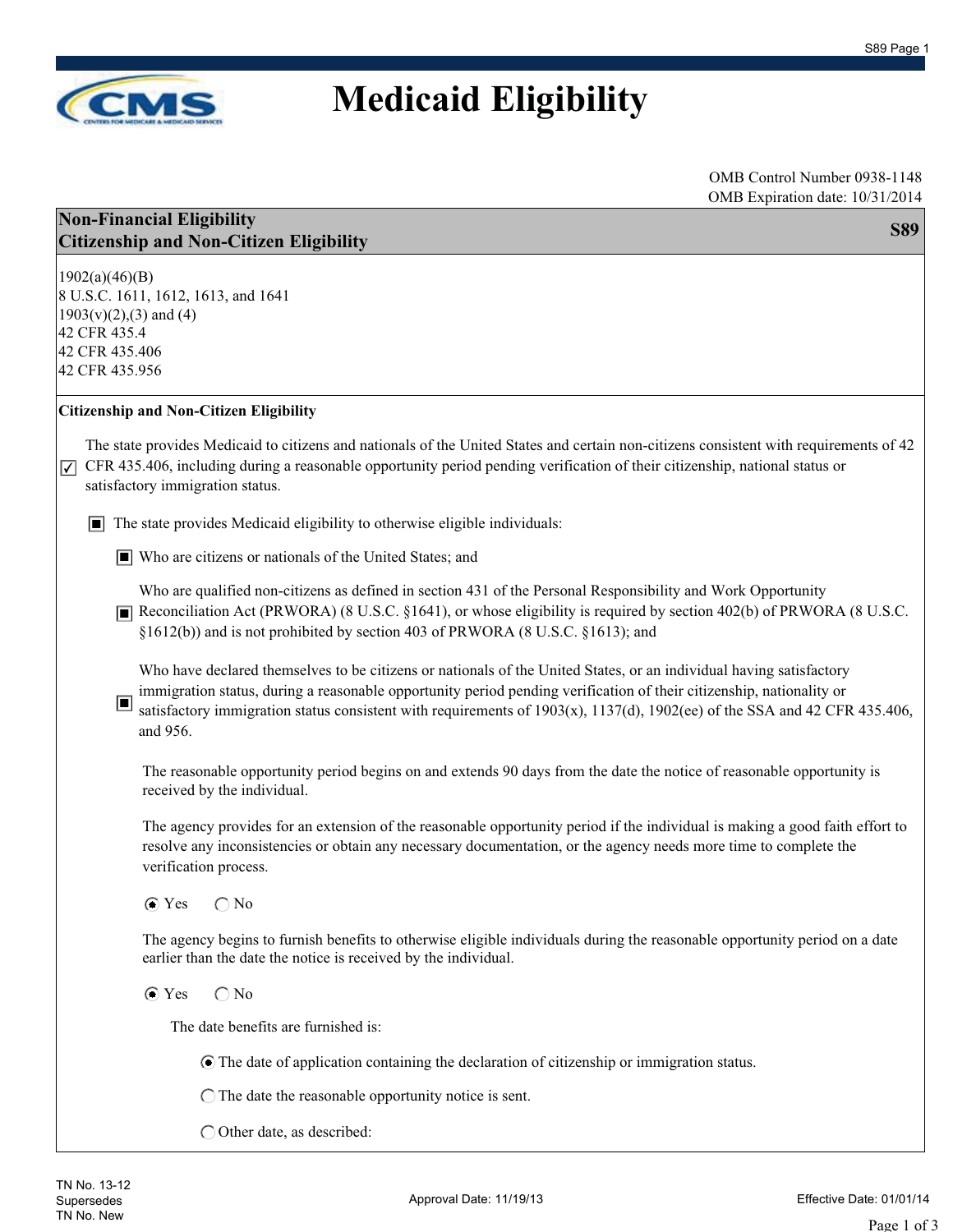٦



# **Medicaid Eligibility**

| (8 U.S.C. §1613). | The state provides Medicaid coverage to all Qualified Non-Citizens whose eligibility is not prohibited by section 403 of PRWORA                                                                                                           |                         |
|-------------------|-------------------------------------------------------------------------------------------------------------------------------------------------------------------------------------------------------------------------------------------|-------------------------|
| $\bigcirc$ Yes    | $\odot$ No                                                                                                                                                                                                                                |                         |
|                   | Indicate which requirements apply:                                                                                                                                                                                                        |                         |
|                   | The state requires Lawful Permanent Residents to have 40 qualifying work quarters under Title II of the Social Security Act.                                                                                                              |                         |
|                   | $\odot$ Yes<br>$\bigcap$ No                                                                                                                                                                                                               |                         |
|                   | The state limits eligibility to 7 years for certain non-citizens.                                                                                                                                                                         |                         |
|                   | $\odot$ No<br>$\bigcirc$ Yes                                                                                                                                                                                                              |                         |
|                   | The state elects the option to provide Medicaid coverage to otherwise eligible individuals under 21 and pregnant women, lawfully<br>residing in the United States, as provided in section $1903(v)(4)$ of the Act.                        |                         |
| $\bigcirc$ Yes    | $\odot$ No                                                                                                                                                                                                                                |                         |
| ▣                 | An individual is considered to be lawfully residing in the United States if he or she is lawfully present and otherwise meets the<br>eligibility requirements in the state plan.                                                          |                         |
|                   | $\Box$ An individual is considered to be lawfully present in the United States if he or she:                                                                                                                                              |                         |
|                   | 1. Is a qualified non-citizen as defined in 8 U.S.C. 1641(b) and (c);                                                                                                                                                                     |                         |
|                   | 2. Is a non-citizen in a valid nonimmigrant status, as defined in 8 U.S.C. 1101(a)(15) or otherwise under the immigration laws (as<br>defined in 8 U.S.C. 1101(a)(17));                                                                   |                         |
|                   | 3. Is a non-citizen who has been paroled into the United States in accordance with 8 U.S.C. 1182(d)(5) for less than 1 year,<br>except for an individual paroled for prosecution, for deferred inspection or pending removal proceedings; |                         |
|                   | 4. Is a non-citizen who belongs to one of the following classes:                                                                                                                                                                          |                         |
|                   | Granted temporary resident status in accordance with 8 U.S.C. 1160 or 1255a, respectively;                                                                                                                                                |                         |
|                   | Granted Temporary Protected Status (TPS) in accordance with 8 U.S.C. §1254a, and individuals with pending<br>$\Box$<br>applications for TPS who have been granted employment authorization;                                               |                         |
|                   | Granted employment authorization under 8 CFR 274a.12(c);                                                                                                                                                                                  |                         |
|                   | Family Unity beneficiaries in accordance with section 301 of Pub. L. 101-649, as amended;                                                                                                                                                 |                         |
|                   | Under Deferred Enforced Departure (DED) in accordance with a decision made by the President;<br>Ш                                                                                                                                         |                         |
|                   | Granted Deferred Action status;<br>ш                                                                                                                                                                                                      |                         |
|                   | Granted an administrative stay of removal under 8 CFR 241;<br>IП                                                                                                                                                                          |                         |
|                   | $\Box$ Beneficiary of approved visa petition who has a pending application for adjustment of status;                                                                                                                                      |                         |
|                   | 5. Is an individual with a pending application for asylum under 8 U.S.C. 1158, or for withholding of removal under 8<br>U.S.C.1231, or under the Convention Against Torture who -                                                         |                         |
|                   | $\blacksquare$ Has been granted employment authorization; or                                                                                                                                                                              |                         |
| TN No. 13-12      | Is under the age of 14 and has had an application pending for at least 180 days;<br>Approval Date: 11/19/13                                                                                                                               | Effective Date: 01/01/1 |